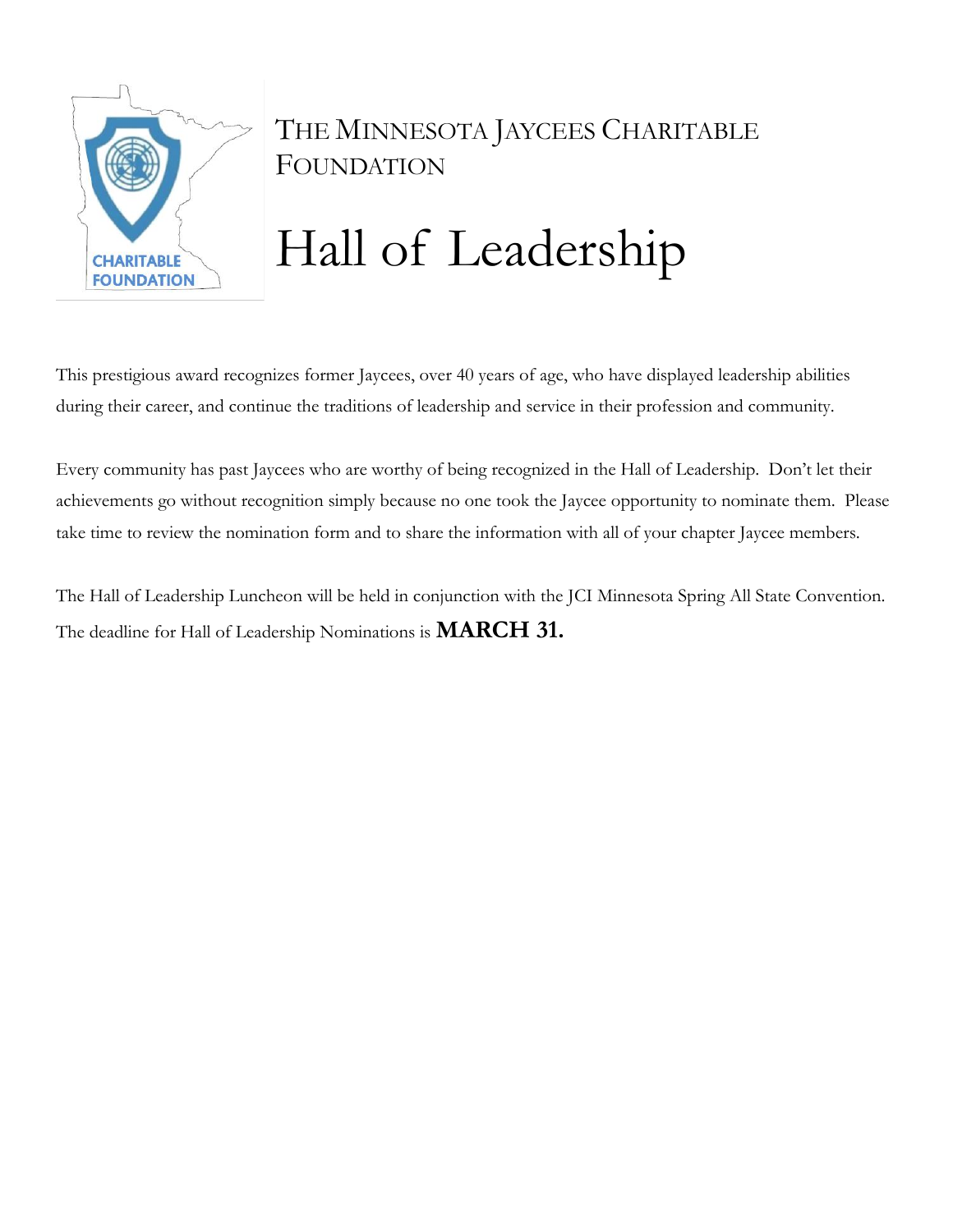# THE MINNESOTA JAYCEES CHARITABLE FOUNDATION Hall of Leadership

#### **Purpose**

To recognize former Jaycees over 40 years of age whose active leadership qualities during their Jaycee career contributed to a continuation of leadership and service in their communities subsequent to their active Jaycee years. Activities and accomplishments must exemplify the Jaycee Creed.

#### **Criteria**

Candidates must serve as an unselfish example of leadership and integrity worthy of emulation by active Jaycees everywhere and demonstrate excellence in at least two of the following five areas.

- 1. Personal improvement or accomplishment.
- 2. Financial success or economic innovation.
- 3. Leadership in the fields of science, government, religion, the arts, education or business and professions.
- 4. Philanthropic contribution or voluntary service.
- 5. Any other important contributions to community, state or nation.

#### **Publications**

News releases will be sent to hometown media upon request and as specified by the inductee.

#### **Induction Ceremony**

A plaque of honor is presented at the annual Hall of Leadership held in conjunction with the JCI Minnesota Spring All State convention. Hall of Leadership inductees or his/her representative, if inductee is deceased, will be expected to attend the ceremony. Lunch is provided for honoree and one guest. Priority seating of one table will be reserved for chapters of honorees.

#### **Nominations**

Inductees will be chosen by a review committee from all nominations submitted to the Minnesota Jaycees Charitable Foundation. Nominees may be living or deceased. Each nominee (or family members of deceased nominee) must submit a typed essay detailing how the Jaycee experience impacted his/her life. Qualified nominators may submit more than one nominee.

#### **Fee**

There is a \$250 nomination fee that will be refunded if the candidate is not selected as an honoree. Mail the nomination fee to:

> Minnesota Jaycees Charitable Foundation Attn: Hall of Leadership 5775 Wayzata Blvd, Suite 700 St Louis Park, MN 55416

You mail email the nomination form and nominee essay to **hol@jcimnfoundation.org** or mail to the above address.

## **All materials must be received by the Minnesota Jaycees Charitable Foundation by March 31 to be eligible.**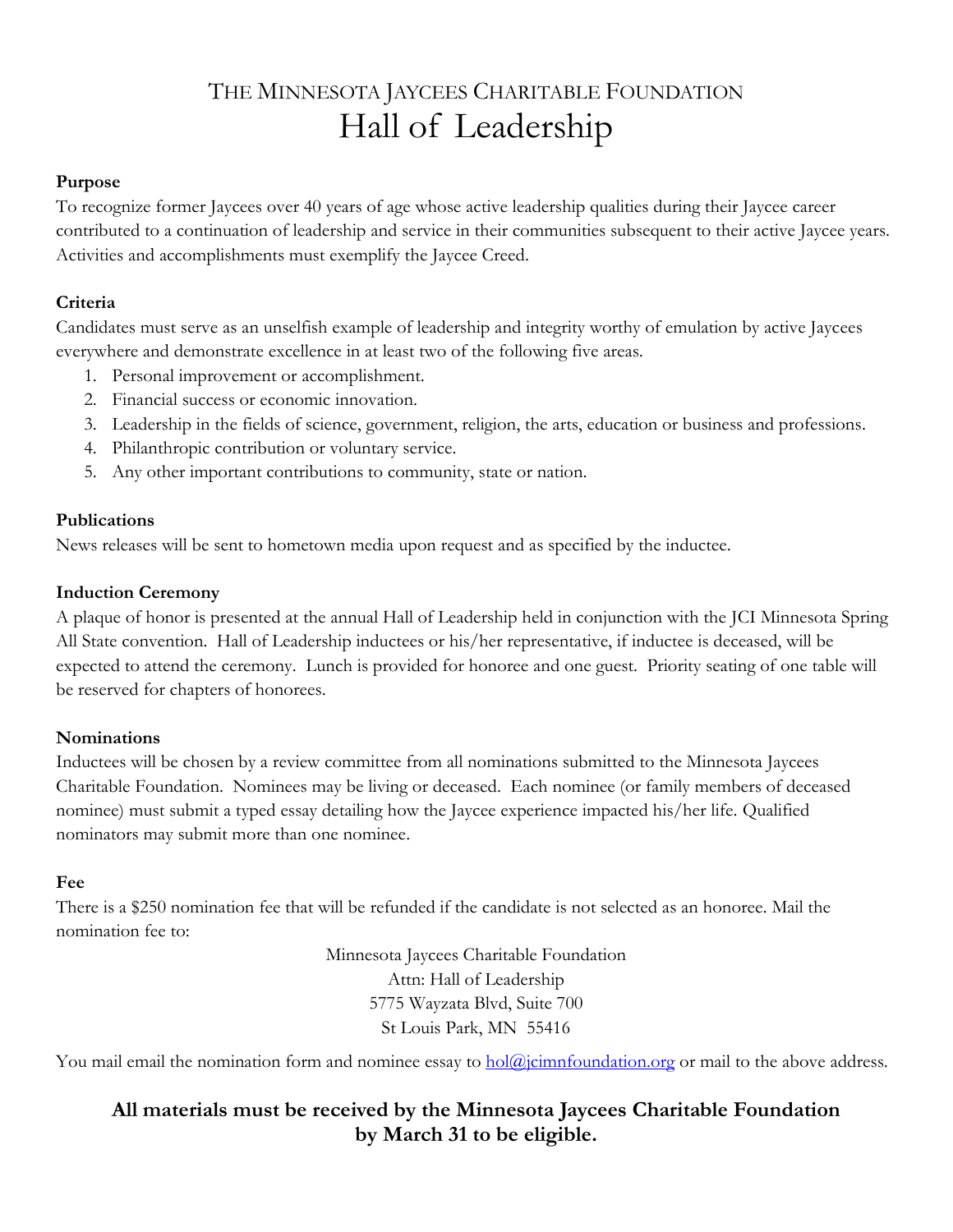# THE MINNESOTA JAYCEES CHARITABLE FOUNDATION Hall of Leadership Honoree Nomination Form

# I. PERSONAL INFORMATION

| Schools attended (degrees, academic honors, etc.): |  |
|----------------------------------------------------|--|

If necessary, use additional paper to answer the following questions

## II. POST NON-JAYCEE CAREER

Current occupation/profession (title, business, etc.): \_\_\_\_\_\_\_\_\_\_\_\_\_\_\_\_\_\_\_\_\_\_\_\_\_\_\_\_\_\_\_\_\_\_\_\_\_\_\_\_\_\_\_

Describe how nominee serves as an unselfish example of leadership and integrity worthy of emulation by active Jaycees everywhere.